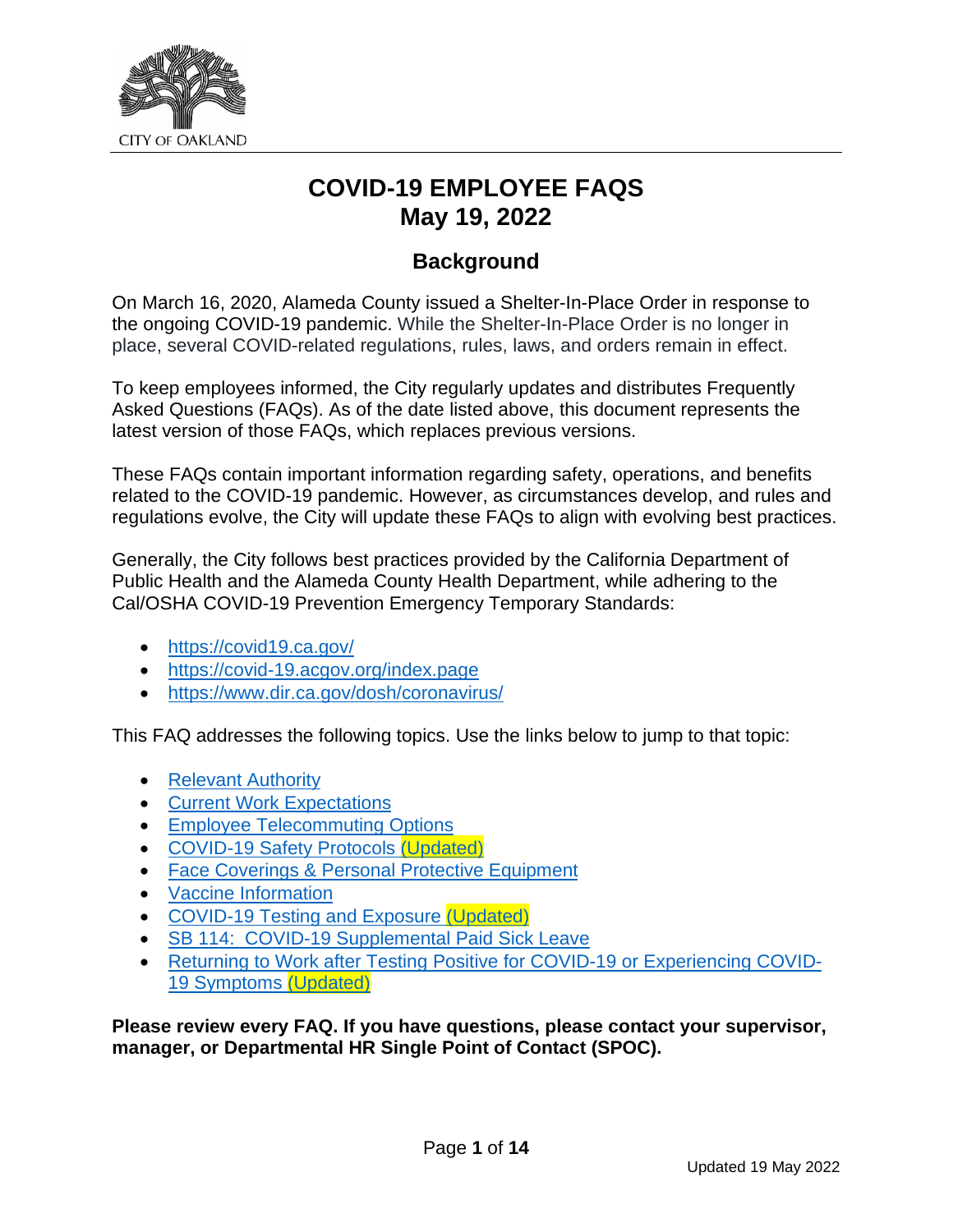# Relevant Authority

#### **1. On what rules, regulations, and/or authority has the City based its COVID-19 policies and procedures?**

City policies and procedures related to **employee** safety and conduct are based on the most current version of the [COVID-19 Prevention Emergency Temporary](https://www.dir.ca.gov/dosh/coronavirus/ETS.html)  [Standards](https://www.dir.ca.gov/dosh/coronavirus/ETS.html) approved by the Division of Occupational Safety and Health of California (commonly known as Cal/OSHA). The most current version of these regulations became effective on May 6, 2022.

City policies and procedures related to **public** safety and conduct are based on direction provided by Alameda County Public Health. Detailed information regarding the County's guidance can be found [here.](https://covid-19.acgov.org/index.page)

Finally, the City also considers advice and guidance provided by both the State of [California's —Health and Human Services Agency](https://www.cdph.ca.gov/Programs/CID/DCDC/Pages/Immunization/nCoV2019.aspx) and the [Centers for Disease](https://www.cdc.gov/coronavirus/2019-ncov/index.html)  [Control and Prevention](https://www.cdc.gov/coronavirus/2019-ncov/index.html) (CDC).

The City's policies and procedures are also based on specific applicable laws which require the City to perform some specific action related to COVID-19. Those laws are referenced below when applicable.

# Current Work Expectations

## <span id="page-1-0"></span>**2. Am I required to work under the current rules and regulations?**

**Yes**. On June 15th, 2021, the State of California fully reopened the economy. This means that most COVID-19 restrictions have been lifted. Accordingly, all Oakland employees are expected to work while adhering to applicable COVID-19 policies and procedures.

## **3. I am over the age of 65, am I required to work?**

**Yes**. While the risk of severe illness due COVID-19 likely increases with age, there are currently no additional restrictions placed on individuals of a specific age.

#### **4. If I have a medical condition that makes me particularly susceptible to COVID-19, am I required to work?**

**Yes**. While individuals with specific underlying medical conditions may have increased susceptibility to COVID-19, there are currently no broadly applicable additional restrictions placed on individuals with perceived or actual underlying medical conditions.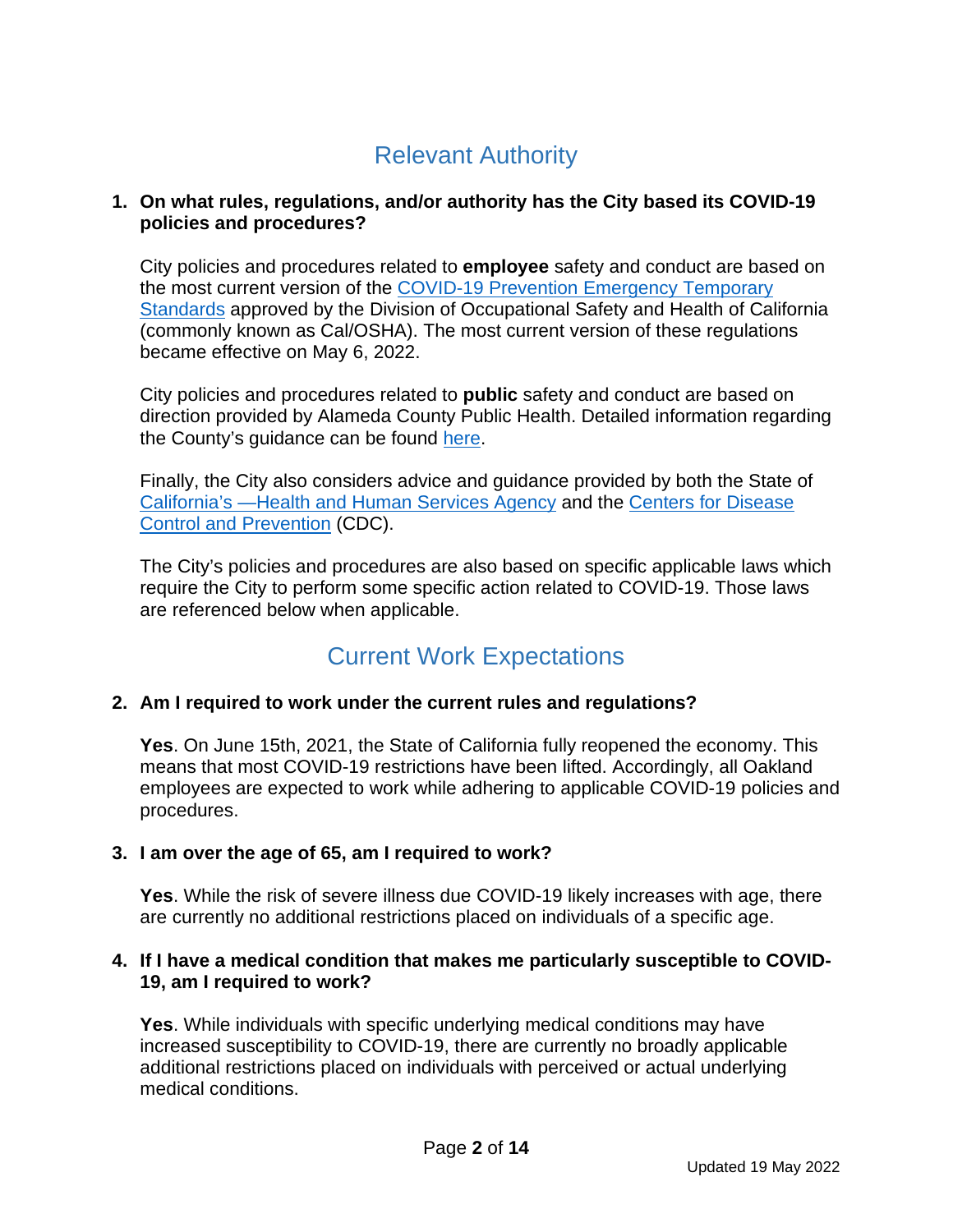However, employees who believe that they require a reasonable accommodation due to a mental or physical disability should contact Risk Management to begin the Interactive Process. Generally, applicable disability law requires the City to provide reasonable accommodation to employees who, because of their disability, are limited in or unable to perform one or more of the essential functions of their job.

# Employee Telecommuting Options

### <span id="page-2-0"></span>**5. What telecommuting options are available to City Employees?**

City of Oakland *Administrative Instruction 594 – Employee Telecommute Policy* explains the telecommuting options available to City Employees. Information and applications related to AI 594 are available [here.](https://www.oaklandca.gov/services/apply-for-the-employee-telecommute-program)

#### **6. Is telecommuting available as a reasonable accommodation due to my susceptibility to COVID-19?**

**Maybe**. Telecommuting as a reasonable accommodation is not available under AI 594. Telecommuting under AI 594 is provided for operational reasons at the City's discretion; it is not an employee entitlement and it can be discontinued at any time.

However, employees who believe that they require a reasonable accommodation due to a mental or physical disability should contact Risk Management to begin the Interactive Process. Generally, applicable disability law requires the City to provide reasonable accommodation to employees who, because of their disability, are limited in or unable to perform one or more of the essential functions of their job. Reasonable accommodations are determined through the interactive process.

#### **7. How do I code my time if I am approved to telecommute?**

Employees who are telecommuting should code their timecard as "REG" (NONSWORN).

#### **8. May I work overtime if I am approved to telecommute?**

**Yes.** However, overtime still requires advanced authorization from your supervisor. Managers and supervisors of telecommuting employees are strongly urged to schedule any required overtime in advance.

#### **9. What if I get sick while telecommuting or need to care for an ill family member?**

Just as if you were working from the office, you must immediately let your supervisor know if you are too sick to telecommute, need to care for an ill family member, or need to care for a child for any COVID-related reason. You can use your accrued paid time off or other available leave benefits.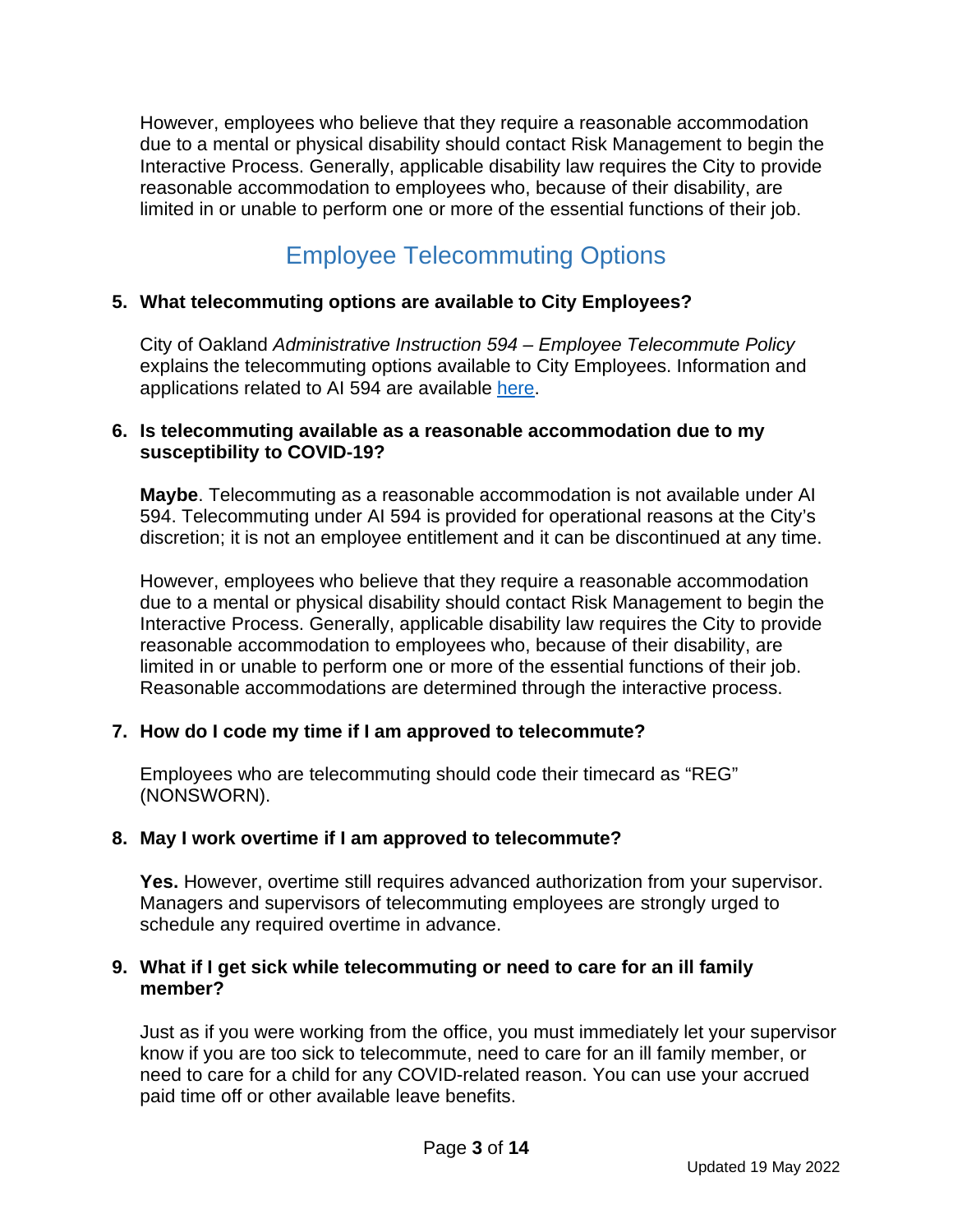#### **10.What if I do not feel comfortable or safe reporting to work in person?**

Although the City previously allowed employees to liberally use leave, including unpaid leave based on pandemic related concerns, the City has returned to normal leave practices.

Employees' still experiencing feelings of unease related to the pandemic are encouraged to speak with their personal medical provider, to contact their Employee Assistance Program Representative, and/or to raise those concerns with their direct supervisor.

## COVID-19 Safety Protocols

#### <span id="page-3-0"></span>**11.What safety protocols does the City have in place to mitigate workplace risk created by COVID-19?**

The City of Oakland implemented a Citywide Covid-19 Prevention Plan in compliance with California Code of Regulations, Title 8, section 3205. Individual departments have also created supplemental plans to address department specific issues. Each of these plans is modeled after the Cal/OSHA COVID-19 Model Prevention Program. That Model Program is available [here.](https://www.dir.ca.gov/dosh/coronavirus/ETS.html) The City's program is available [here.](https://www.oaklandca.gov/resources/city-of-oakland-covid-19-employee-resources)

#### **12.What physical distancing requirements are currently in place?**

Barring a COVID-19 "outbreak" as defined by Cal/OSHA, physical distancing is no longer required under any law or regulation. But all people, regardless of vaccination status and location, are encouraged to socially distance to the extent practicable. Additionally, there are no capacity limitations for locations or spaces due to COVID-19, but the City intends to control capacity to the lowest numbers operationally feasible.

#### **13.What physical barrier requirements are currently in place?**

Cal/OSHA has lifted all partition and barrier requirements. Physical barriers are no longer required by law or regulation.

#### **14.What cleaning and disinfecting is required under the law?**

Cal/OSHA has lifted all cleaning and disinfecting requirements. Specialized cleaning and disinfecting are no longer required by law or regulation.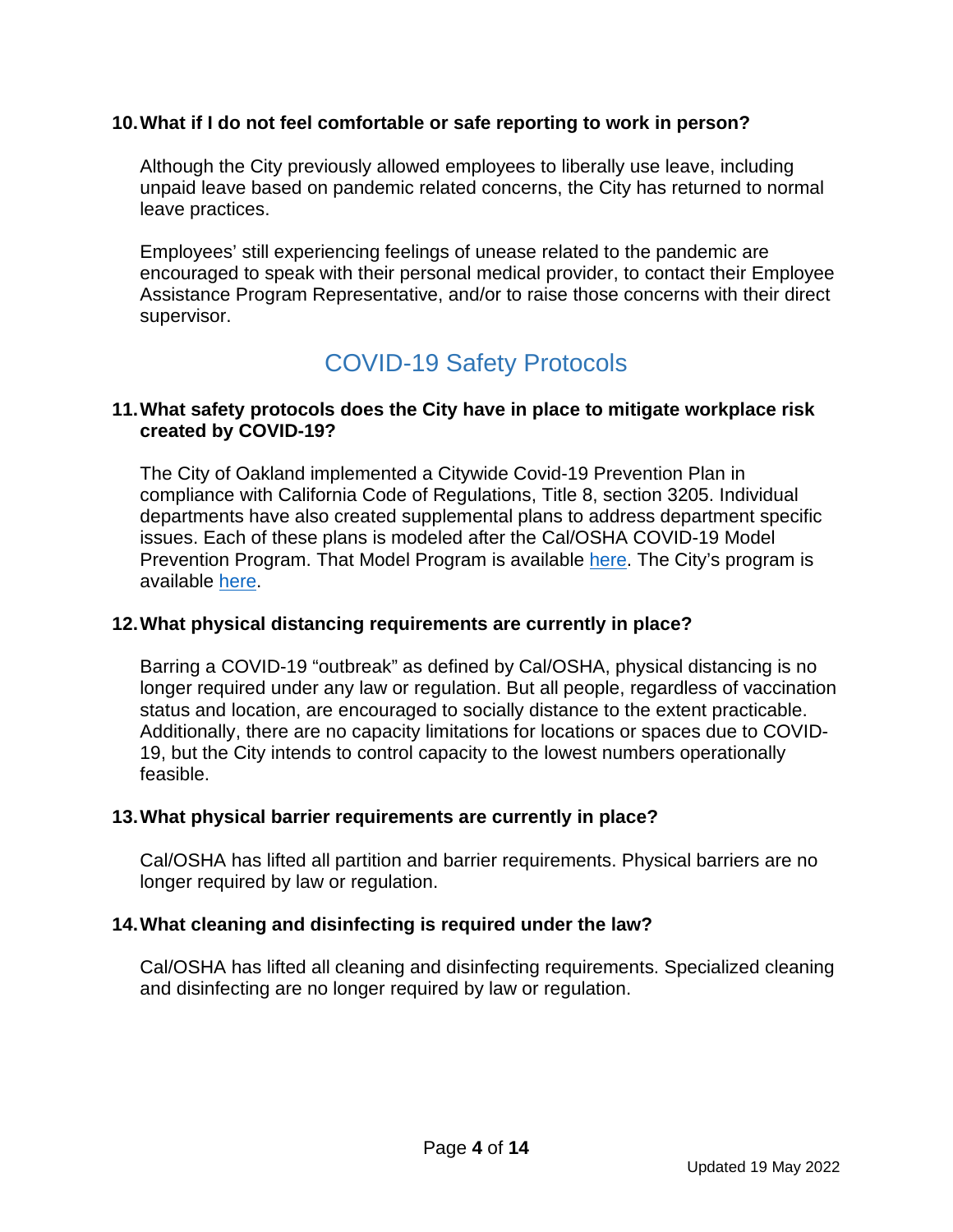# Face Coverings & Personal Protective Equipment

#### <span id="page-4-0"></span>**15.Am I required to wear a face covering while at work?**

City of Oakland employees are required to wear a face mask indoors. Please see the Face Covering Memorandum issued by the City Administrator. City employees are no longer required to wear a mask while outdoors.

According to the California Department of Public Health, masks—especially those that offer the best fit and filtration (e.g., N95s, KN95s, KF94s)—remain a critical component of our multi-layered approach for protection against COVID-19 infection.

A "face covering" means a surgical mask, a medical procedure mask, a respirator worn voluntarily, or a tightly woven fabric or non-woven material of at least two layers (i.e., fabrics that do not let light pass through when held up to a light source) that completely covers the nose and mouth and is secured to the head with ties, ear loops, or elastic bands that go behind the head. If gaiters are worn, they shall have two layers of fabric or be folded to make two layers. A face covering is a solid piece of material without slits, visible holes, or punctures, and must fit snugly over the nose, mouth, and chin with no large gaps on the outside of the face.

A face covering does not include a scarf, ski mask, balaclava, bandana, turtleneck, collar, or single layer of fabric. This definition includes clear face coverings or cloth face coverings with a clear plastic panel that, despite the non-cloth material allowing to pass through, otherwise meet this definition and which may be used to facilitate communication with people who are deaf or hard-of-hearing or others who need to see a speaker's mouth or facial expressions to understand speech or sign language respectively.

Employees should not use face coverings when doing so would be dangerous, such as when vision might be obstructed or when using tools or equipment that could become entangled with the covering.

If your Department requires you to wear a face shield, N95 mask, gloves, or other required personal protective equipment (PPE), you shall wear full PPE required by the Department while working.

#### **16.Will the City provide me with a cloth face covering?**

Yes. Upon request, the City will provide face coverings or masks as required by CCR Title 7, §3205.

#### **17.When masks are generally required, are there exceptions?**

Yes, but they are limited. A face covering is not required when a person is in a personal office (a single room) if the public or co-workers do not visit the room.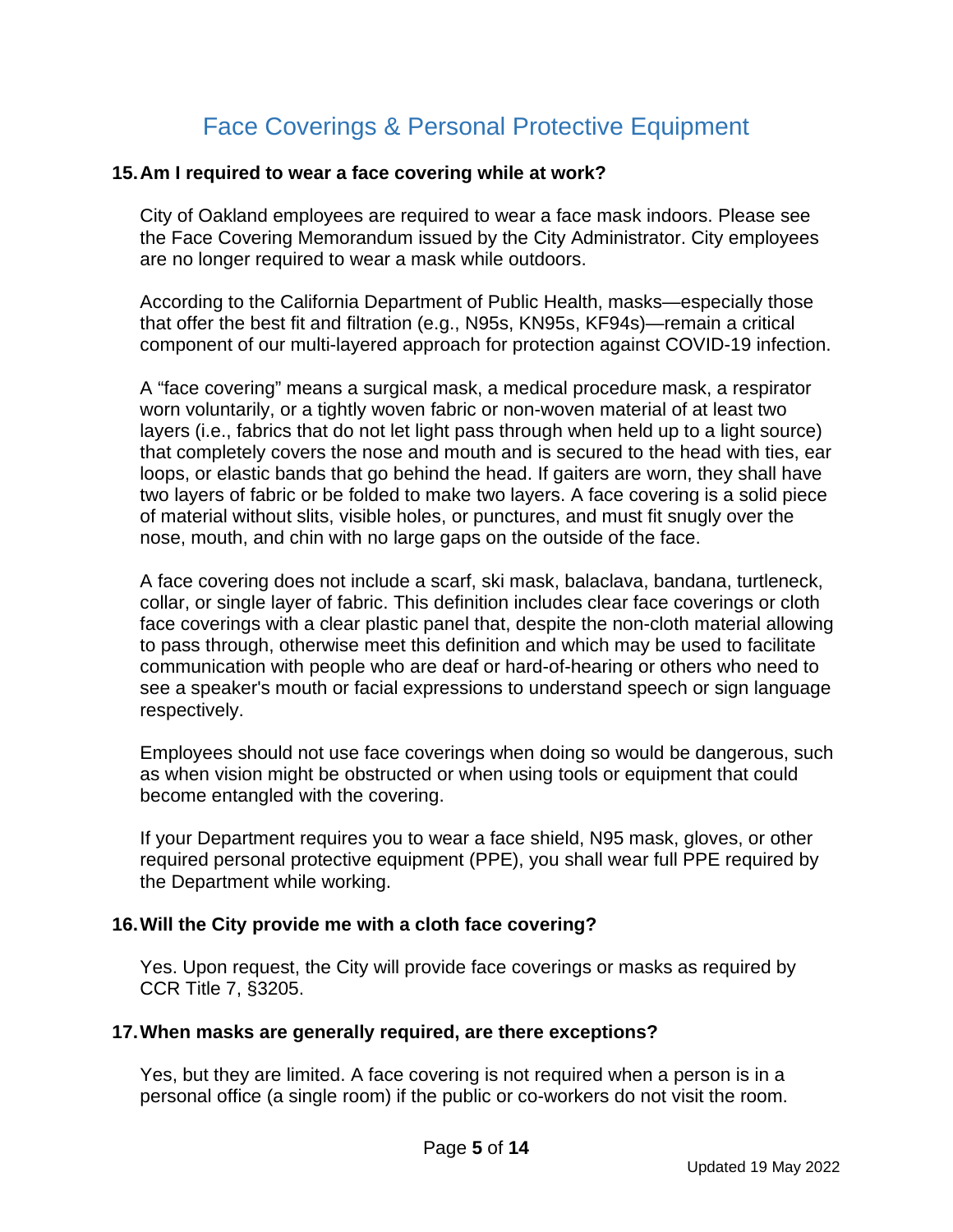However, you must have a face covering available should someone enter the office or room. You must also wear a face covering if you work in a cubicle or enter a common space, including restrooms and reception areas. Please consult your supervisor should you have questions.

A face covering is also not required by an individual if that individual can show either: (1) a medical professional has advised that wearing a face covering may pose a risk to the person wearing the mask for health-related reasons; or (2) wearing a face covering would create a risk to the person related to their work as determined by local, state, or federal regulators or workplace safety guidelines. Should you need a medical exception, please contact Risk Management.

## **18.Are patrons accessing City services required to wear a face covering?**

**Yes**. Patrons are required to wear mask. The California Department of Public Health strongly recommends that all persons, regardless of vaccine status, continue indoor masking. As a building owner and employer, and to protect our employees and visitors, the City of Oakland may impose stricter masking requirements than what is currently required by state or local public health authorities.

# Vaccine Information

## <span id="page-5-0"></span>**19.Where can I find up-to-date information about the COVID-19 vaccine?**

Please visit the following websites for information on the COVID-19 vaccine:

- [Centers for Disease Control](https://oaklandca-my.sharepoint.com/personal/kboyd_oaklandca_gov/Documents/Communications/COVID-19/Safe%20Re-opening%20planning/%E2%80%A2%09https:/www.cdc.gov/vaccines/covid-19/index.html)[State of California](https://covid19.ca.gov/vaccines/#When-can-I-get-vaccinated)
- [Alameda County Public Health Department](https://acphd.org/)
- [We are Greater than COVID](https://www.greaterthancovid.org/)
- World Health [Organization](https://covid19.trackvaccines.org/agency/who/) COVID-19 Vaccine Tracker

## **20.Who can be vaccinated?**

Everyone 5 years and older is eligible to be vaccinated for free. Vaccination is the most important tool to end the COVID-19 pandemic.

## **21.Is the vaccine mandatory?**

The City of Oakland adopted *Administrative Instruction 593 - Employee Mandatory Vaccination Policy* on October 4, 2021. That AI is available on the City's intranet [here.](http://oaknetnews/PoliciesandProcedures/index.htm) This AI applies to all City Employees, but may be superseded by other Local, State, or Federal laws that mandate vaccination.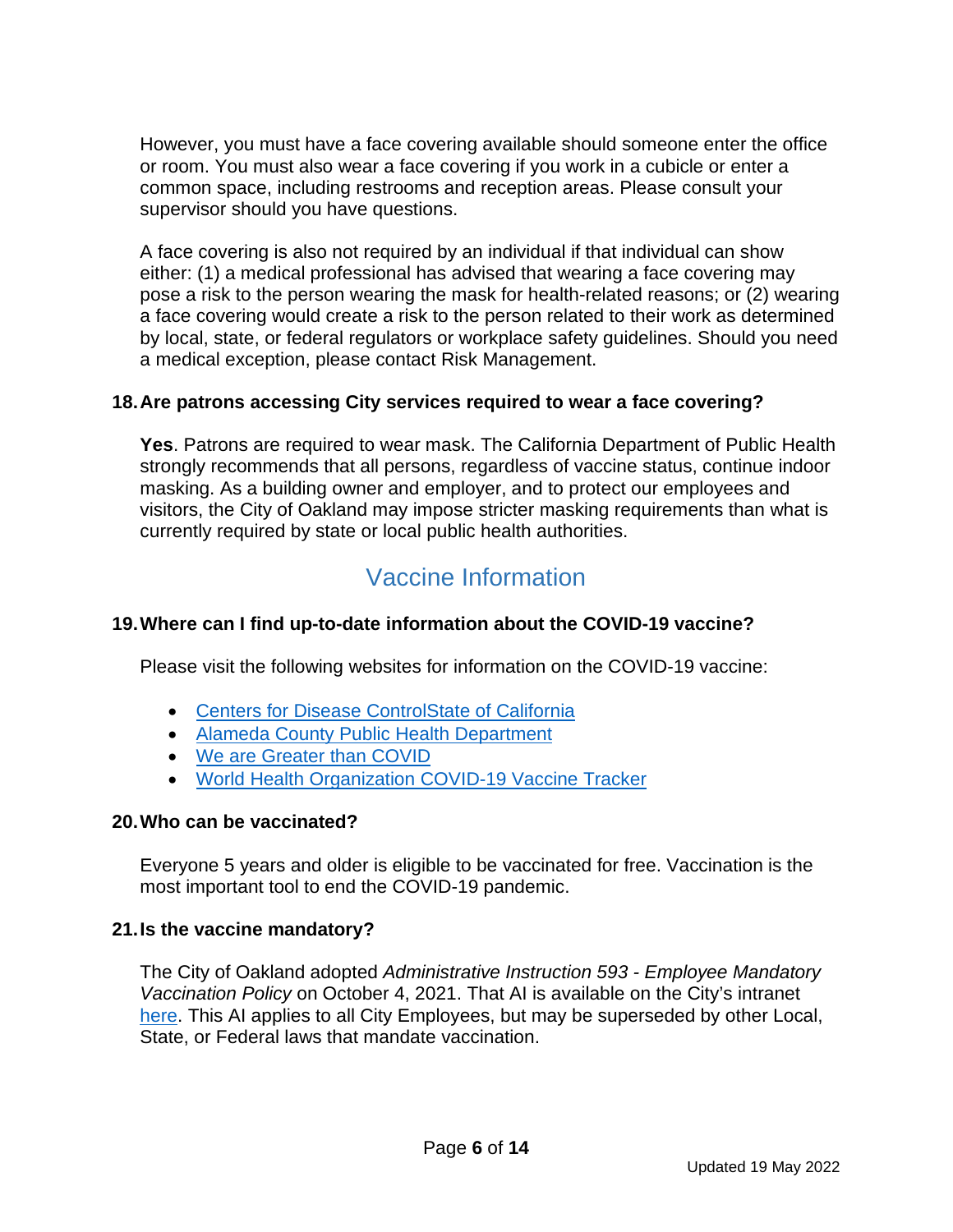#### **22.Will the City provide me paid leave, time off, or allow me to be vaccinated on the clock?**

Yes. Leave to cover vaccination or related issues is available under SB 114.

#### **23.Will the need to quarantine, isolate, or be excluded from work change based on my vaccination status?**

No. Cal/OSHA previously mandated different standards based on an employee's vaccination status. However as of May 6, 2022, all protections now apply regardless of vaccination status and requirements do not vary based on an employee's vaccination status.

## COVID-19 Testing and Exposure

## <span id="page-6-0"></span>**24.How do I get tested for COVID-19?**

Employees desiring a COVID-19 test can contact their personal doctor or clinic. Additionally, employees are likely eligible for no-cost testing offered by the City. Please call CarivaCare at 1-877-247-5431 if you experience COVID-19 symptoms, had direct contact with someone who was confirmed to have COVID-19, or want to be tested for COVID-19 for any other reason.

Additionally, the City has several CityHealth RapidReturn Covid Self-Tests on hand for distribution to City employees. You may obtain self-test from your Department SPOC or from the Risk Management Department. A YouTube video explaining how to use the CityHealth RapidReturn Covid Self-Test is available here: <https://www.youtube.com/watch?v=sq1wC5tSufg>

#### **25.If I test positive for COVID-19, what should I do?**

- Follow the guidance of your medical provider.
- Inform your supervisor or Risk Management. The City will comply with California's confidentiality laws and will not disclose your identity unless required by a California County Health Department or compelled by law.
- Understand that the City is required to exclude you from the workplace as set forth in these FAQs.
- Remain under home isolation and follow the recommendation of your physician until you are cleared to return to work.
- Upon receiving notice of your COVID-19 positive test results, the City will conduct an internal exposure investigation and take additional actions as directed by the Alameda County Public Health Department.
- If you test positive through the City's COVID-19 testing, please contact your personal doctor immediately for further guidance.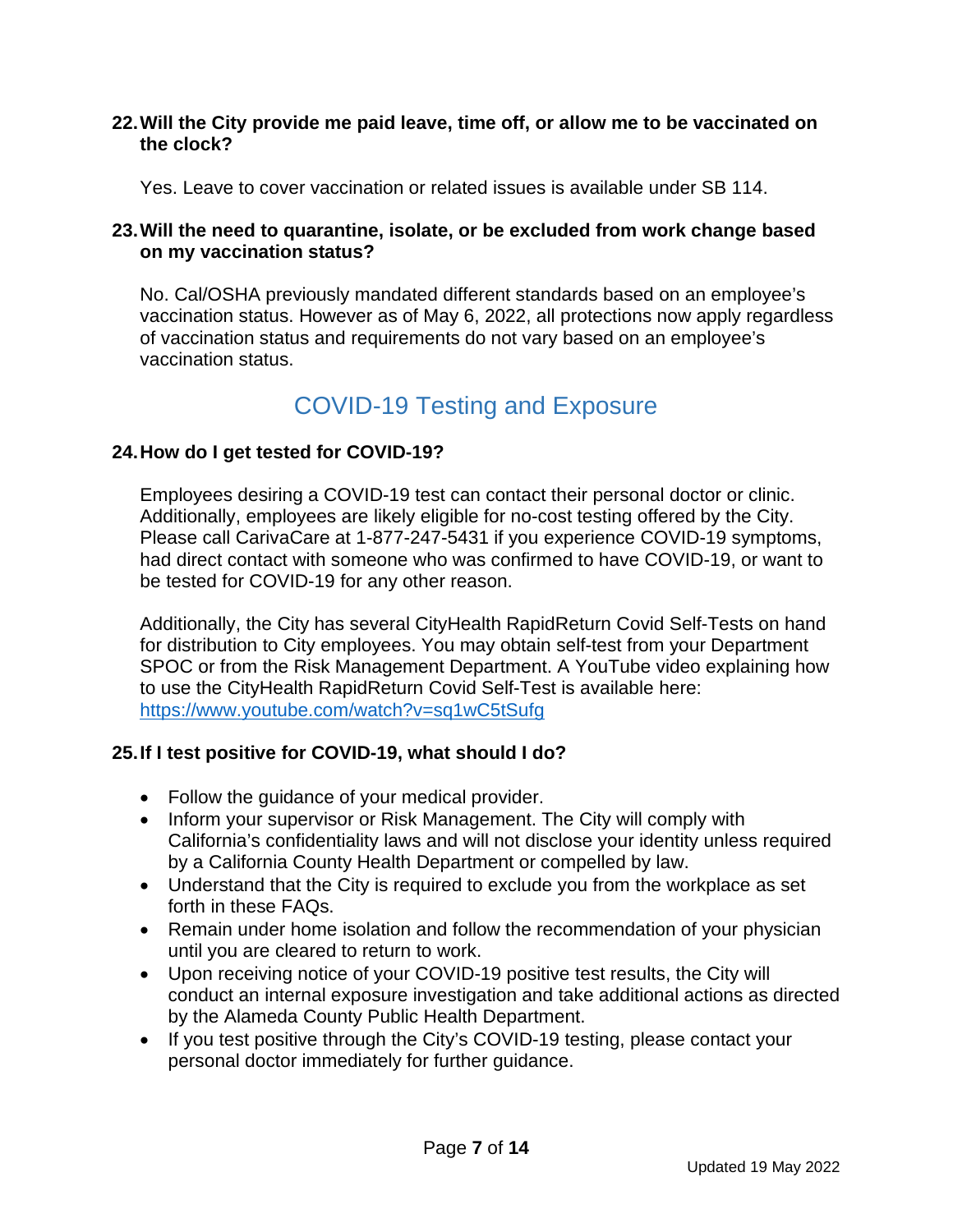### **26.What will the City do if a co-worker tests positive for COVID-19?**

If a City employee reports to a worksite, then later tests positive for COVID-19, the City and Risk Management or designated Department Infection Control Officer (DICO) will assess the exposure. Risk Management and designated DICOs have implemented internal COVID-19 exposure investigation guidelines.

Upon learning of a COVID-19 positive employee, the City and Risk Management/DICO will investigate and trace the employee's steps at the workplace to identify other employees who may have had "close contact" with the COVID-19 positive employee. The City will assess across Departments to identify everyone who may have been exposed.

The City relies on the Cal/OSHA definition of "close contact," which Cal/OSHA defines as being within six feet of a COVID-19 case for a cumulative total of 15 minutes or greater in any 24-hour period (unless close contact is defined by regulation or order of the CDPH. If so, the CDPH definition shall apply).

Exposed employees identified through the exposure investigation will receive an individualized communication from Risk Management or the DICO with specific instructions. Typically, the exposure investigation is completed and notices sent out within the same workday, but in any case, not more than 24 hours after learning of the possible exposure. If an employee did not receive an exposure notice from Risk Management or a DICO, that means they were not identified as a close contact of the COVID-19 positive employee. Even so, employees who remain concerned about their COVID-19 status should contact their personal medical provider or take advantage of City-funded COVID-19 testing. Please understand that an exposure investigation is not perfect, but the City is committed to using all efforts to identify employees who had close contact with a COVID-19 positive individual.

All notices of potential exposure must be sent to Risk Management or a DICO. Risk Management (or DICO) will perform an exposure investigation and the associated workplace investigation. Following the investigation, Risk Management will individually notice possible close contacts and will generally notice the subject Department Director and all other Department Directors. This notice will contain all information required by and allowed under law while respecting employee privacy. Department Directors will, in turn, notice affected employees and subcontractors as required. Employees and subcontractors will be noticed by email. Employee Relations will notify employee representatives as required.

The City will not disclose the identity of the COVID-19 positive employees unless required by law.

## **27.What if I have been exposed to COVID-19 in the workplace?**

The period before an employee can return to work after a close contact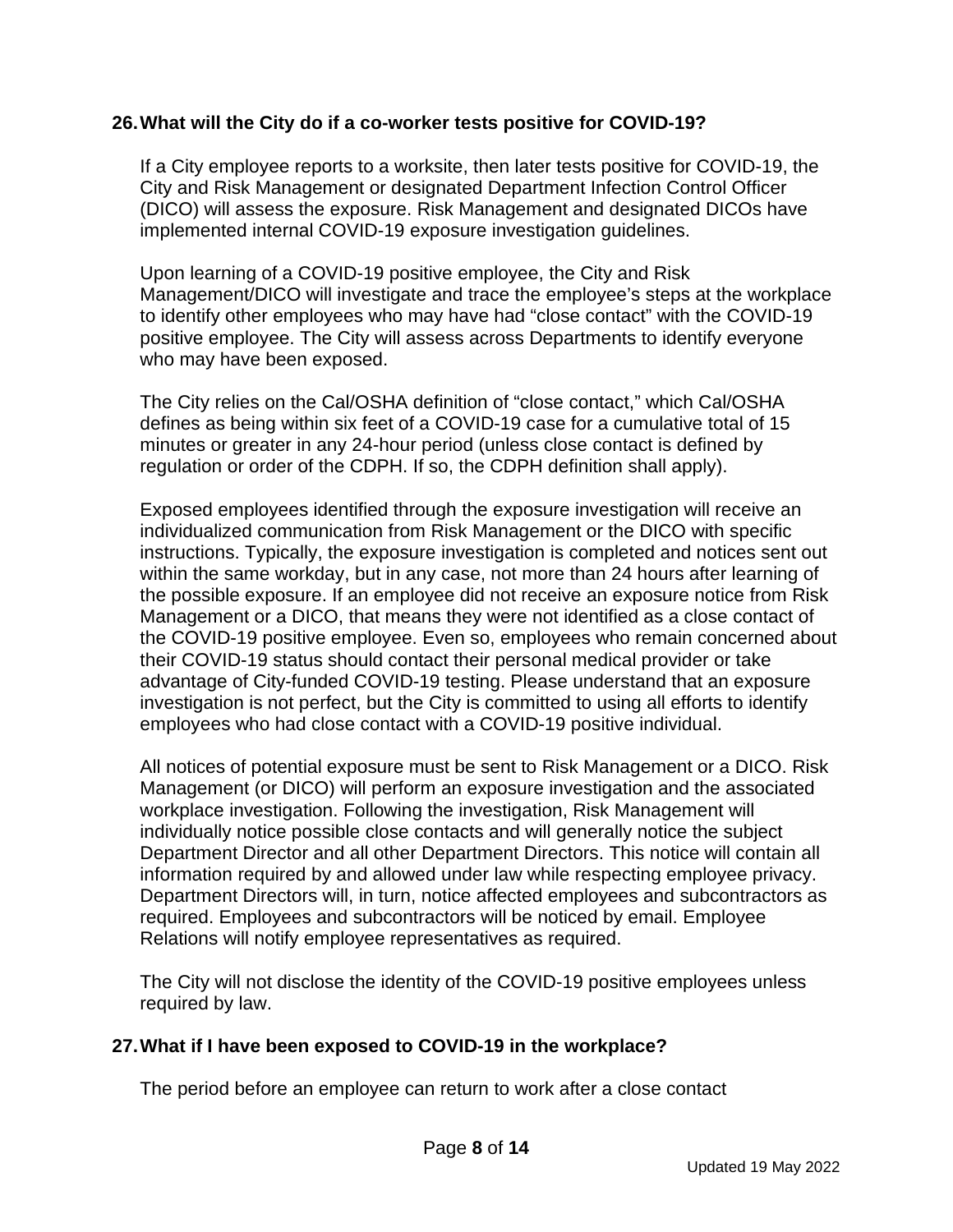has been updated by Cal/OSHA. And, Absent contrary direction from the California Department of Public Health or the Alameda County Public Health Department, the following rules apply to employees who experienced close contact.

| For employees who are<br>asymptomatic.<br>Applies to all employees,<br>regardless of vaccination<br>status. | •Exposed employees must test within three to five<br>days after their last close contact. Persons infected<br>within the prior 90 days do not need to be tested<br>unless symptoms develop.<br>•Employees must wear face coverings around others<br>for a total of 10 days after exposure.<br>. If an exposed employee tests positive for COVID-19,<br>they must follow the isolation requirements for COVID-<br>19 cases.<br>•Employees are strongly encouraged to get vaccinated<br>and boosted.                                                                                                                                                                                                                                                                           |
|-------------------------------------------------------------------------------------------------------------|------------------------------------------------------------------------------------------------------------------------------------------------------------------------------------------------------------------------------------------------------------------------------------------------------------------------------------------------------------------------------------------------------------------------------------------------------------------------------------------------------------------------------------------------------------------------------------------------------------------------------------------------------------------------------------------------------------------------------------------------------------------------------|
| For employees who are<br>symptomatic.<br>Applies to all employees,<br>regardless of vaccination<br>status.  | •Symptomatic employees must be excluded and test<br>as soon as possible. Exclusion must continue until test<br>results are obtained.<br>. If the employee is unable to test or choosing not to<br>test, exclusion must continue for 10 days.<br>. If the employee tests negative and returns to work<br>earlier than 10 days after the close contact, the<br>employee must wear a face covering around others for<br>10 days following the close contact.<br>.CDPH recommends continuing exclusion and<br>retesting in 1-2 days if testing negative with an antigen<br>test, particularly if tested during the first 1-2 days of<br>symptoms.<br>. For symptomatic employees who have tested positive<br>within the previous 90 days, using an antigen test is<br>preferred. |

If you experienced close contact, you should contact and follow the directions of your personal healthcare provider. Additionally, you are eligible for the City-provided COVID-19 testing at no cost to you. Remember that following the City COVID-19 testing, you should immediately contact your physician for instructions on whether you need to isolate or quarantine or have another COVID-19 test. You must also update your supervisor as to whether you will report to work.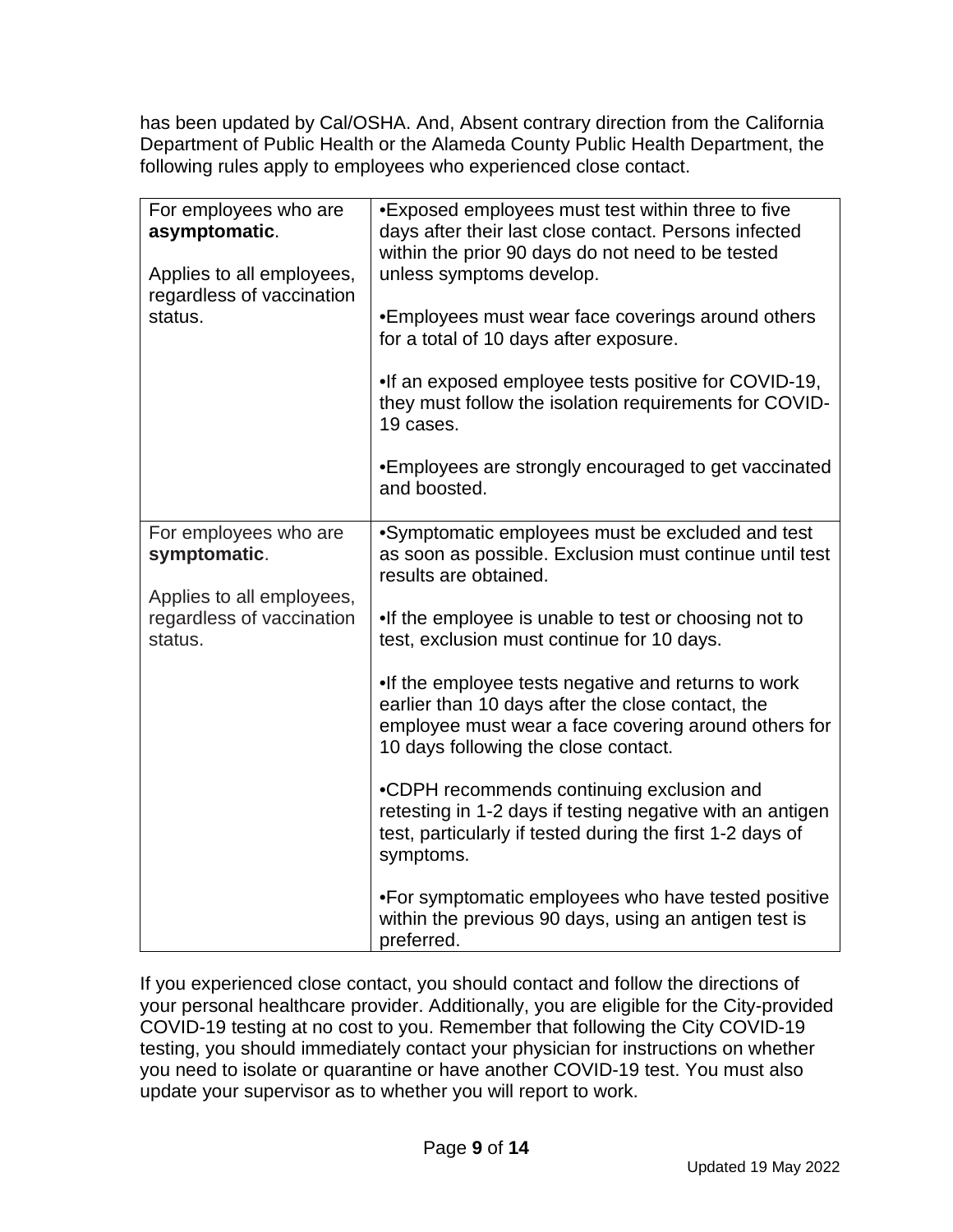### **28.What if I have been exposed to COVID-19 outside the workplace?**

The regulations issued by Cal/OSHA also apply to exposure outside of the workplace.

If you had an exposure to someone outside the workplace who is diagnosed with COVID-19, you must contact and follow the directions of your personal healthcare provider. Additionally, you are eligible for the City-provided COVID-19 testing at no cost to you. You must update your supervisor as to whether you will report to work.

While the exposure identification and exclusion processes are generally the same for workplace and non-workplace exposures, leave during the exclusion period is different. Employees excluded from the workplace due to an exposure that is not work related may use their accrued leave during the period of exclusion or utilize unpaid leave if no telecommute options are available and the employee is otherwise able and willing to work. Employees who choose not to use their accrued leave (or do not have any accrued paid leave) must be placed on an unpaid leave of absence.

#### **29.If I think I have been infected with COVID-19 or I am experiencing flu-like symptoms, what should I do?**

The CDC, California Department of Public Health, and Alameda County Public Health Department recommend that if you suspect that you have been infected with COVID-19, that you stay home to minimize the potential spread of COVID-19. Additionally, the City mandates that you **do not report to work sick**, especially if you are experiencing flu-like or COVID-19 symptoms. It is imperative that we limit COVID-19 exposure.

If you experience COVID-19 symptoms, please contact your supervisor to inform them that you will not be reporting to work or are unable to telecommute. You can use your accrued paid time off or other available leave benefits.

Additionally, alert your doctor if you experience symptoms or have questions about your symptoms. Minimizing the spread of the virus is critical and you must follow the guidance of your physician. Please notify Risk Management if you receive a positive COVID-19 test result and your Single Point of Contact (SPOC) can guide you through City leave policies.

#### **30.What if I need an accommodation for work due to COVID-19?**

If you feel you need such an accommodation, please contact your Department Single Point of Contact and/or Risk Management as you would for a FEHA accommodation under Administrative Instruction 139.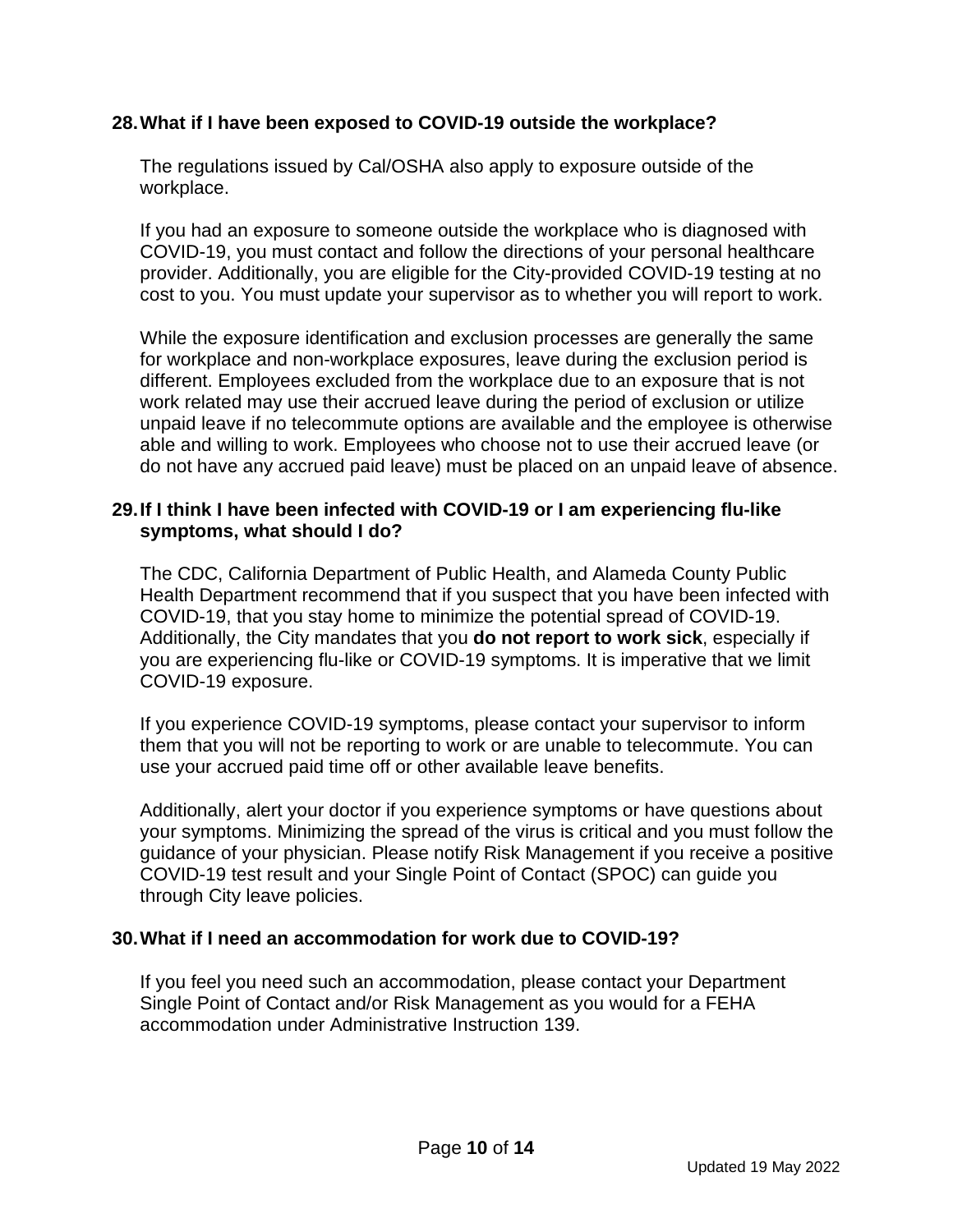## SB 114: COVID-19 Supplemental Paid Sick Leave

### <span id="page-10-0"></span>**31.What is SB 114?**

SB 114 is a California Senate Bill signed into law on February 9, 2022. This law extended COVID-19 sick leave benefits to California employees. The law applies retroactively to January 1, 2022 and expires on September 30, 2022.

#### **32.Who determines whether I am eligible for leave under SB 114?**

Risk Management, in coordination with your Department's Single Point of Contact (SPOC), will determine your eligibility for leave under SB 114.

#### **33.What are the qualifying reasons to take leave under SB 114?**

Covered employees are eligible for SB 114 leave benefits for the following qualifying reasons:

- Employees subject to a quarantine or isolation period related to COVID-19 as defined by an order or guidance of the State Department of Public Health, the federal Centers for Disease Control and Prevention, or a local public health officer who has jurisdiction over the workplace.
- Employees advised by a health care provider to isolate or quarantine due to COVID-19.
- To attend an appointment for the employee or a family member to receive a COVID-19 vaccine or booster.
- Employees experiencing symptoms, or caring for a family member experiencing symptoms, related to a COVID-19 vaccine or booster.
- Employees experiencing symptoms of COVID-19 and seeking a medical diagnosis.
- Employees caring for a family member who is subject to quarantine or isolation.
- Employees caring for their child, whose school or place of care is closed or otherwise unavailable for reasons related to COVID-19 on the premises.

#### **34.What leave benefits are available under SB 114?**

SB 114 provides leave benefits to all "covered employees." A "covered employee" is an employee who is unable to work or telecommute for the City for any of the qualifying reasons under SB 114. Leave taken under SB 114 is called COVID-19 Supplemental Paid Sick Leave (SPSL). Covered employees are provided the following leave benefits per the following categories:

**Full-time employees** are entitled to 80 hours of SPSL.

**Firefighters** are not limited to 80 hours of SPSL; rather, active firefighters who were scheduled to work more than 80 hours in the two weeks before the leave is taken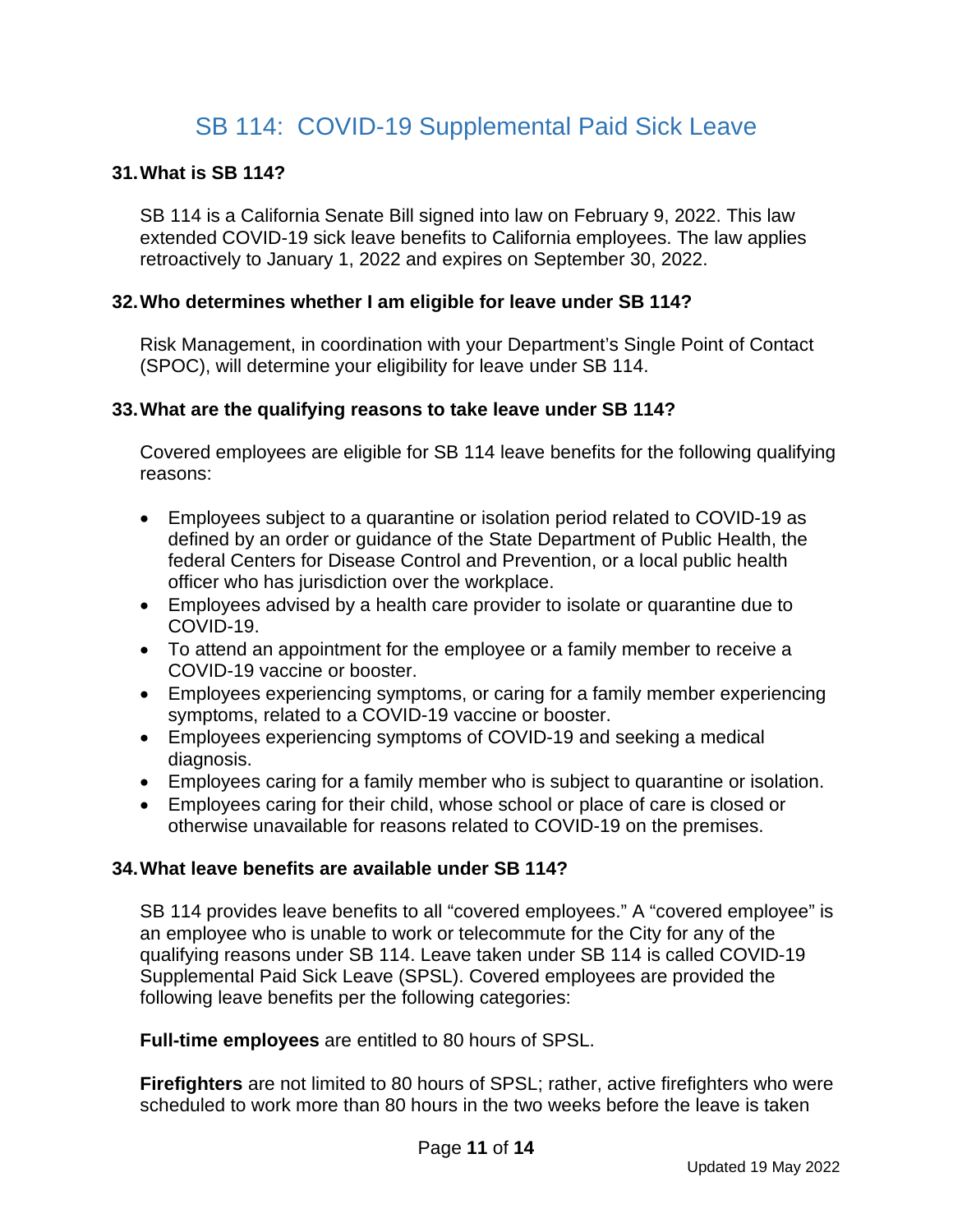can take as many hours as they were scheduled. However, pay for SPSL is still capped at \$5,110 in total.

**Part-time employees with a regular schedule** are entitled to two-weeks' worth of SPSL based on their regularly scheduled hours.

**Part-time employees with an irregular schedule who have worked for more than 14 days** are entitled to SPSL equal to 14 times the average number of hours the covered employee worked each day for the employer in the six months<sup>[1](#page-11-0)</sup> preceding the date the covered employee took SPSL.

**Part-time employees with an irregular schedule who have worked for more 14 days or fewer** are entitled to SPSL equal to the number of hours that they worked in the two weeks preceding the date SPSL leave begins.

### **35.How much will I be paid under SB 114?**

Pay under SB 114 is capped at \$511 per day and \$5,110 in the aggregate.

### **36.May I supplement SB 114 leave with other accruals?**

Yes. Employees who make more than \$511 per day may utilize other qualifying paid leave to receive what they would normally earn if the cap is reached. In such cases **employees are responsible** for calculating how many hours of their time is equivalent to \$511, and that many hours of SPSL shall be reported on the time card. The remaining balance of time shall be recorded as other available paid accruals. An employee will never receive more than their normally allocated pay.

If an employee normally makes more than \$511 per day and does not supplement with other qualifying paid leave, the employee may use available SPSL to complete their time card, but the employee's pay will be capped at \$511 per day.

Similarly, if an employee reaches the \$5,110 total cap and still has hours of SPSL remaining, the remaining SPSL hours will only be available as unpaid SPSL.

#### **37.Are SB 114 leave benefits retroactive?**

Yes. SB 114 is retroactive to January 1, 2022. This means that employees who used personal accruals or took unpaid time for any of the qualifying reasons listed above may submit an adjustment to payroll for reimbursement of used time or back pay.

Leave taken--paid or otherwise--before January 1, 2022 has no effect on SB 114 benefits.

<span id="page-11-0"></span><sup>1</sup>If the employee has worked for less than six months, but more than 14 days, then this six-month period will be replaced with however long the employee has worked for the City.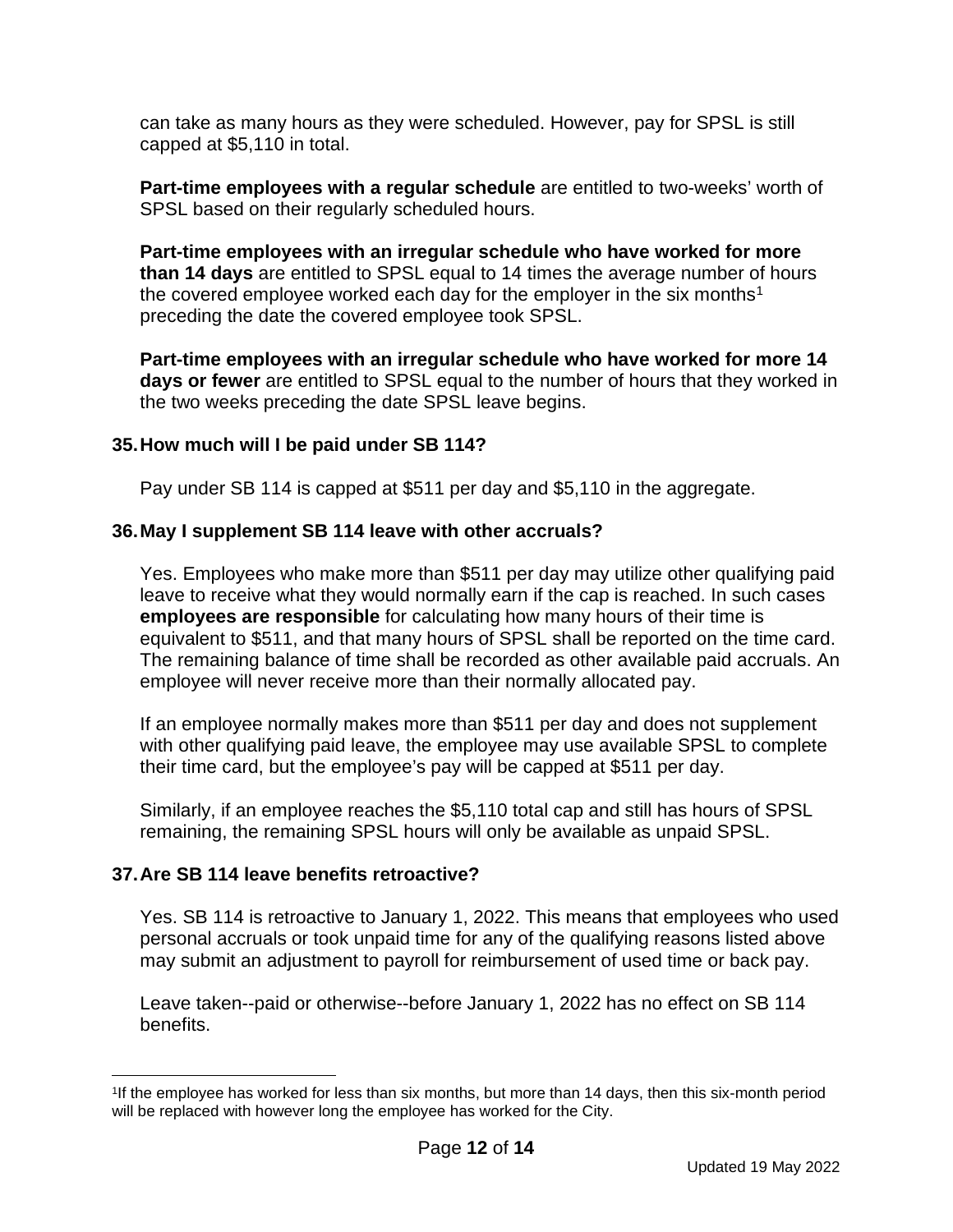### **38.How do I apply for SB 114 leave?**

Employees may apply for SB 114 leave by completing an SB 114 Leave Certification form and submitting that form to their Department SPOC.

### **39.May I take SB 114 leave intermittently?**

**It depends**. Intermittent SPSL is available under SB 114 in some cases. Please see the SB 114 Leave Certification for more information. However, in all cases, intermittent leave is only available when both the employee and the Department agree on the intermittent schedule. Such determinations will be made on a case-bycase basis and will vary depending on an individual's duties, schedule, and circumstances balanced against the operational needs of the City.

### **40.How do I code my timecard when taking SB 114 leave?**

Employees using approved SB 114 leave should code "SPSL Suppl Sick Lv".

### **41.How long is leave under SB 114 available?**

The requirement to provide 2022 COVID-19 Supplemental Paid Sick Leave will end on September 30, 2022. If the law expires while a covered employee is taking this leave, the employee can finish taking the amount of 2022 COVID-19 Supplemental Paid Sick Leave they are entitled to receive on a non-intermittent basis.

## **42.Can I cash out SB 114 leave?**

No. The City will not cash out SPSL at any time, including upon separation of employment or upon expiration of the benefit.

#### **43.Will my retirement pension be impacted if I use SPSL?**

For retirement questions, please contact [CalPERS](https://www.calpers.ca.gov/page/home) at (888) CalPERS (888-225-7377).

## <span id="page-12-0"></span>Returning to Work after Testing Positive for COVID-19 or Experiencing COVID-19 Symptoms

#### **44.If I tested positive for COVID-19, experienced COVID-19 symptoms, or was made to isolate/quarantine by a medical provider, when can I return to work?**

First and foremost, you should follow the direction of your medical provider. Neither Risk Management nor DICOs can provide medical advice to City employees. Additionally, the period before an employee can return to work after testing positive is set by Cal/OSHA.